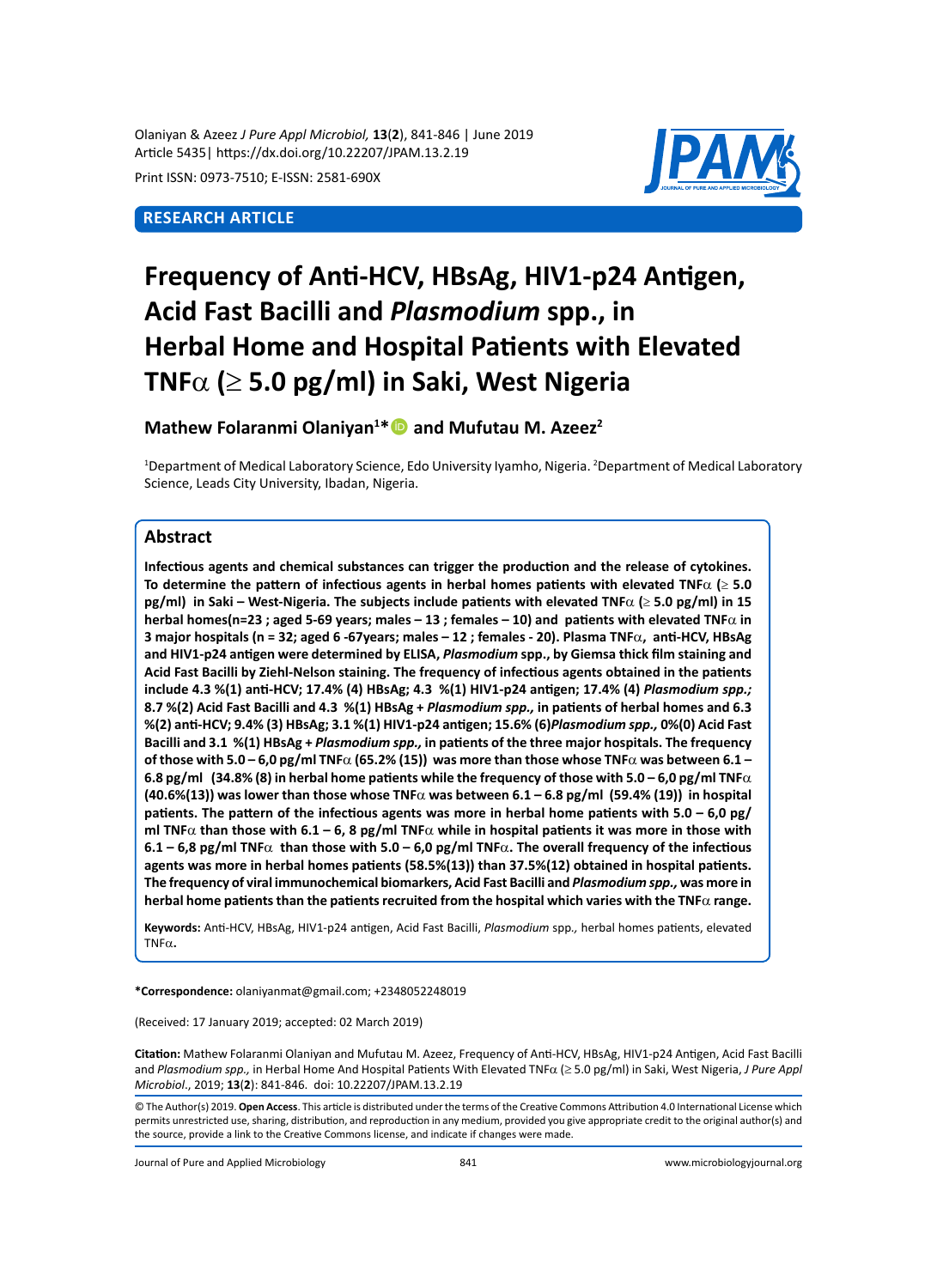#### **INTRODUCTION**

Herbal treatment involves the administration of dietary supplement in form of tablets, capsules, powders, teas, extracts, and fresh or dried plants. People believe the treatment is safe and natural. Plants are basis for medical treatments in human history. Pharmaceutical drugs are made from many plant-derived compounds. According to World Health Organization (WHO) about 80 percent of the population in Asian and African countries use herbal medicine for some aspect of primary health care $1,2$ . About 25% of modern drugs used in the United States were derived from plants $1,2$ . At least 7,000 medical compounds in the modern pharmacopoeia are derived from plants. Out of the 120 active compounds currently isolated from plants and used in modern medicine currently, 80% show a positive correlation between their modern therapeutic use and the traditional use of the plants from which they are derived $1,2$ .

Herbal treatment is more prevalent in patients with cancer, diabetes, asthma, viral infection, Plasmodiasis, hypertension/hypercholesterolemia and end-stage renal disease. Multiple factors such as gender, age, ethnicity, education and social class are also shown to have association with prevalence of herbal remedies  $use<sup>1-4</sup>$ . The most common administration of herbs in treatment in Nigeria is through drinking of raw liquid extract or aqueous extract through boiling<sup>5</sup>. Herbal treatment can cause adverse effects due to possible adulteration, inappropriate formulation, administration or lack of understanding of plant and drug interactions<sup>6,7</sup>.

The practice of herbalism entails that herbalists must learn wild-crafting, cultivation of herbs, diagnosis and treatment of ailments, preparations and dispensing of herbal medications<sup>8</sup>. Non-hygeinic and unethical practices by some herbalists could bring about cross infection and contaminations during product preparation $8,9$ 

Tumor necrosis factor (TNF $\alpha$ ) is one of the cell signaling proteins known as cytokine involved in systemic inflammation; It is a cytokine that make up the acute phase reaction. It is produced by activated macrophages, CD4+ lymphocytes, NK cells, neutrophils, mast cells, eosinophils, endothelial cells, cardiac myocytes, adipose tissue, fibroblasts and neurons. It acts as an endogenous pyrogen, it induces fever, apoptotic cell death, cachexia, inflammation, inhibits tumorigenesis and viral replication $10,11$ .

It acts on organ and system as proinflammatory cytokine to stimulate the release of corticotropin releasing hormone (CRH), suppressing appetite, induce fever, stimulate acute phase response which causes increase in C-reactive protein, stimulates phagocytosis, regulates bitter taste perception $12,13$ . A local increase in concentration of TNF will brings about signs of Inflammation such as : heat, swelling, redness, pain and loss of function. The synthesis and release of TNF $\alpha$  are trigger by presence of infectious agents and chemicals that result in inflammation especially hepatitis $12,13$ .

Inappropriate use of herbs, some phytochemicals, phytonutrients and infectious agents can induce inflammation $12,13$ . This work was therefore designed to determine the Viral immunochemical frequency of anti-HCV, HBsAg and HIV1-p24 antigen including pattern of other infectious agents in herbal homes patients with elevated TNF $\alpha$  ( $\geq$ 5.0 pg/ml) in Saki – West-Nigeria

# **MATERIALS AND METHODS Study area**

The study area is Saki-West local government area at the Northern part of Oyo state in Nigeria. It is a semi-urban area that shares border with Burkina faso, Kwara state, Saki-East and ATISBO local government areas in Nigeria. Many of its Inhabitants practice herbal medicine personally or by visiting herbal homes. It hosts 244 Racee battalion of Nigeria army, Baptist School of Nursing, School of Medical Laboratory Technology, Muslim Hospital School of Basic Midwifery, The Oke-Ogun Polytechnic, Baptist Medical Centre, Oyo State Hospital, Muslim Hospital and Oyo state Technical College.

### **Study population**

This include patients with elevated TNF $\alpha$ ( $\geq$  5.0 pg/ml) who volunteered themselves in 15 herbal homes(n=23; aged 5-69 years; males – 13; females – 10) and also patients with elevated TNF $\alpha$  who volunteered in 3 major hospitals (n = 32; aged 6 -67 years; males – 12; females - 20) in Saki-West local government area of Oyo state – Nigeria.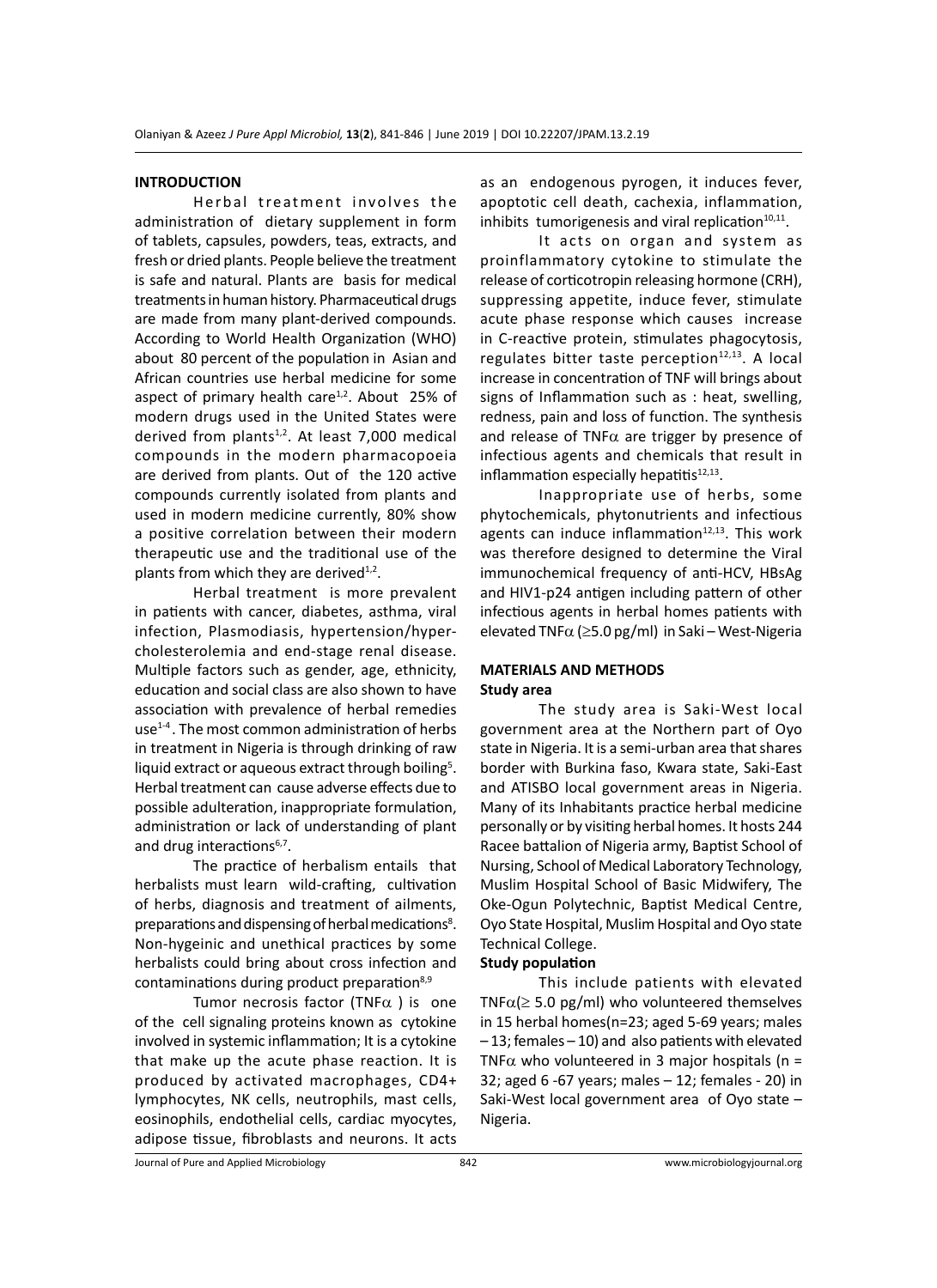|                          |           |                                   | Herbal home patients (n=23)               |                                   |               |                                         |                                               |                                             |                | Hospital patients (n=32)                      |         |                        |                   |
|--------------------------|-----------|-----------------------------------|-------------------------------------------|-----------------------------------|---------------|-----------------------------------------|-----------------------------------------------|---------------------------------------------|----------------|-----------------------------------------------|---------|------------------------|-------------------|
|                          | уЯ<br>Н   |                                   | anti-<br>$HBSAg$<br>$HIV1-p24$<br>antigen | Plasmodium Acid Fast Co-<br>spp., | Bacilli       | infections                              |                                               | $\leq$                                      | antigen spp.,  | anti- HBsAg HIV1-p24 Plasmodium Acid Fast Co- | Bacilli | infections             |                   |
| $5.0 - 6,0$ TNF $\alpha$ |           | $4.3 %$<br>(1)                    |                                           | 8.7%                              |               |                                         | 65.2% 3.1% 6.3%                               |                                             | $3.1\%$<br>(1) | 9,4%<br>(3)                                   |         | $3.1\%(1)$             | 40.6%             |
| (pg/ml)                  |           |                                   |                                           | $\widehat{\omega}$                |               |                                         | $(15)$ $(1)$                                  | $\begin{array}{c}\n\text{(2)}\n\end{array}$ |                |                                               |         | HBsAg<br>$\frac{+}{+}$ | (13)              |
| $6.1 - 6.8$ TNF $\alpha$ |           |                                   |                                           | 8.7%                              |               | 4.3 % (1)                               |                                               |                                             |                | 6.3%                                          |         |                        | 59.4%             |
| $(\text{pg/ml})$         |           | 4.3 % 13,0 % 4.3 %<br>(1) (3) (1) |                                           | $\overline{2}$                    | $8.7%$<br>(2) | Plasmodium<br>HBsAg+<br>spp.,           | 34.8% 3.1% 3.1%<br>(8) (1) (1)                |                                             |                | (2)                                           |         |                        | (19)              |
| TOTAL                    |           | 4.3 % 17.4% 4.3 %                 |                                           | 17.4%                             | 8.7%          | 4.3 %                                   | $100\%$ 6.3% $9,4\%$ 3.1%<br>(23) (2) (3) (1) |                                             |                | 15.6%                                         | 0       | $3.1\%(1)$             | $100\%$<br>$(32)$ |
|                          | $\tag{1}$ | $\overline{4}$                    | $\Xi$                                     | $\overline{4}$                    | $\boxed{2}$   | $\begin{array}{c}\n\hline\n\end{array}$ | $(23)$ $(2)$ $(3)$                            |                                             |                | $\overline{5}$                                |         |                        |                   |

#### **Biological specimens**

Five milliliters of venous blood was collected into lithium heparinized specimen bottle to determine viral biomarkers and plasma TNF $\alpha$ . Sputum was also obtained from each of the patients for the demonstration of Acid Fast Bacilli. **Methods**

#### **TNF alpha ELISA**

Plasma TNF alpha was determined in the subjects using Abcam's kit. Abcam's

A monoclonal antibody specific TNF alpha has been coated onto the wells of the microtiter strips provided. Samples, including standards of known TNF alpha concentrations, control specimens or unknowns are pipetted into these wells. During the first incubation, the standards or samples and a biotinylated monoclonal antibody specific for TNF alpha are simultaneously incubated. After washing, the enzyme Streptavidin-HRP, that binds the biotinylated antibody is added, incubated and washed. A TMB substrate solution is added which acts on the bound enzyme to induce a colored reaction product. The intensity of this colored product is directly proportional to the concentration of TNF alpha present in the samples. **HIV-1 p24 Antigen ELISA using Zeptrometrix retrotek kit**

# **Principle**

Microwells are coated with a monoclonal antibody specific for the p24 gag gene product of HIV-1. Viral antigen in the specimen is specifically captured onto the immobilized antibody during specimen incubation. The captured antigen is then reacted with a high tittered human anti-HIV-1 antibody conjugated with biotin. Following a subsequent incubation with Streptavidin-Peroxidase, color develops as the bound enzyme reacts with the substrate. Resultant optical density is proportional to the amount of HIV-1 p24 antigen present in the specimen.

# **Anti HCV ELISA Assay**

This was determined by using Anti-Hepatitis C Virus Core Antigen antibody (ab50288) Abcam kit.

#### **HBsAg ELISA Test**

This was assayed using Diagnostic automation/ Cortez Diagnostics, INC kit by ELISA method

# **Principle**

The HBsAg ELISA Test kit employs an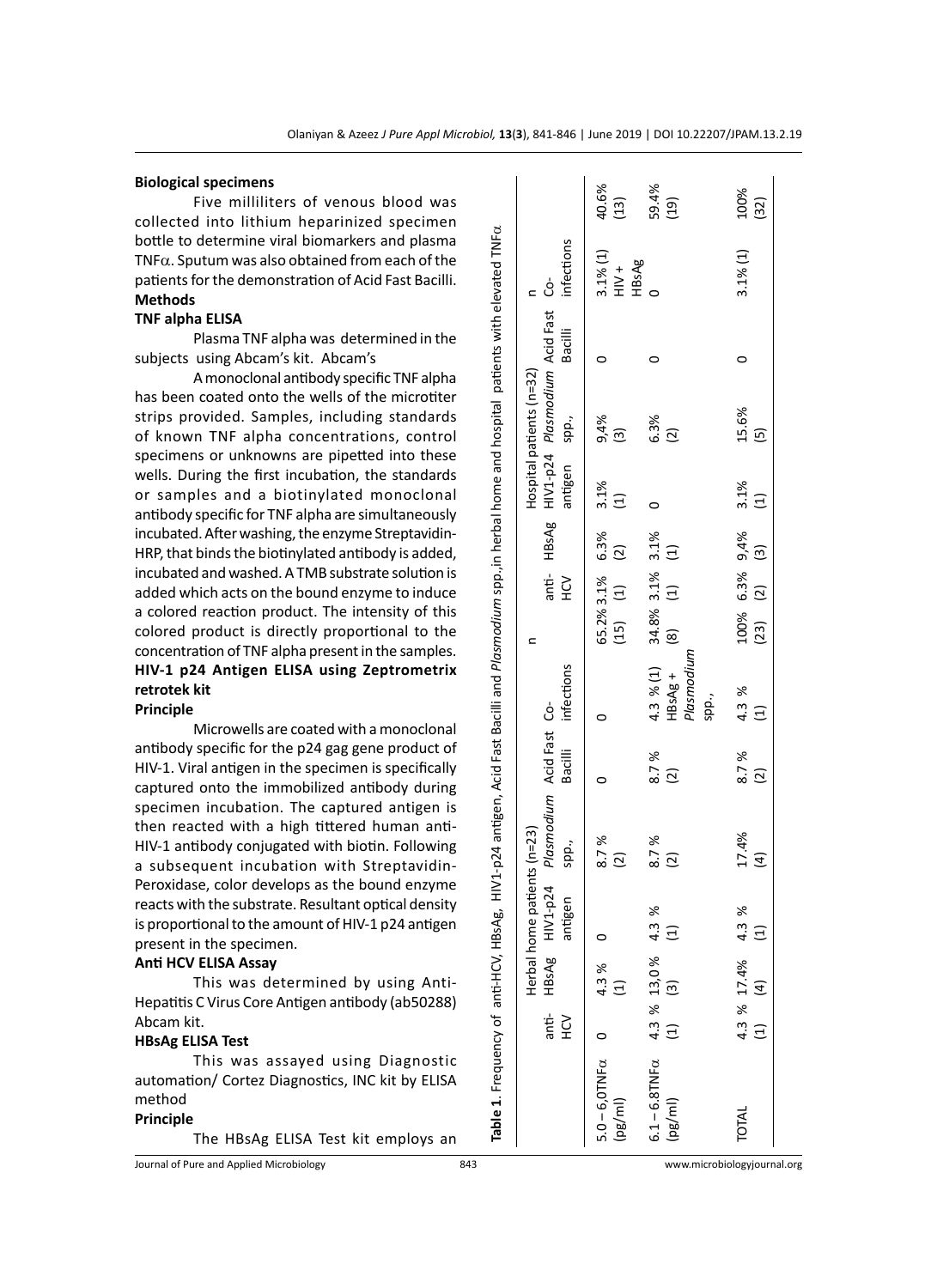antibody sandwich ELISA technique where monoclonal antibodies unique to HBsAg, are pre-coated on polystyrene microwell strips. The plasma sample was added together with a second After incubation and washing, to eliminate unwanted serum proteins and unbound HRP-conjugate, chromogen solutions containing tetramethyl-benzidine (TMB) and urea peroxide were added to the wells. The colorless chromogens were hydrolyzed by the bound HRP-conjugate to a blue-colored product. Sulfuric acid was added to stop the reaction and the blue color then turns yellow. This color intensity is directly proportional to the amount of antigen in the samples. If the blue colour remains colorless it indicates HBsAg negative.

# **Demonstration of Acid Fast Bacilli in sputum**

Ziehl-Neelsen (Zn) staining technique was used to demonstrate Acid Fast Bacilli (*Mycobacterium* sp*)* as Described by Cheesbrough14. **Identification of Plasmodium species Giemsa staining-thick blood film technique**

*Plasmodium species* were determined by Giemsa staining-thick blood film technique as described by Cheesbrough<sup>14</sup>.

# **Ethical Consideration**

Ethical approval for this work was obtained from ethical and research committee of Baptist Medical center Saki-Nigeria before the commencement of this work. Informed consent was also obtained from each of the patients.

# **Methods of Data Analysis**

Data were analysed for mean, percentage and frequency using Statistical Package for Social Sciences (IBM SPSS, version 18).

### **RESULTS**

The overall frequency of the infectious agents was more in herbal homes patients (58.5%(13)) than 37.5%(12) obtained in hospital patients.

The viral immunochemical frequency of anti-HCV, HBsAg and HIV1-p24 antigen including pattern of other infectious agents in herbal homes patients with elevated TNF $\alpha$  ( $\geq$  5.0 pg/ ml) include 4.3 %(1)anti-HCV; 17.4% (4) HBsAg; 4.3 %(1) HIV1-p24 antigen; 17.4% (4) *Plasmodium* spp.; 8.7 %(2)Acid Fast Bacilli and 4.3%(1) HBsAg + *Plasmodium* spp., in patients of herbal homes and 6.3 %(2)anti-HCV; 9.4% (3)HBsAg; 3.1 %(1) HIV1-p24 antigen; 15.6% (6) *Plasmodium* spp.,; 0%(0) Acid Fast Bacilli and 3.1%(1) HBsAg + *Plasmodium* spp., in patients of the three major hospitals (Table 1).

The frequency of those with 5.0 – 6.0 pg/ ml TNF $\alpha$  (65.2% (15)) was more than those whose TNF $\alpha$  was between 6.1 – 6.8 pg/ml (34.8% (8)) in the results obtained in herbal home patients while the frequency of those with  $5.0 - 6.0$  pg/ml TNF $\alpha$ (40.6%(13)) was lower than those whose TNF $\alpha$ was between  $6.1 - 6.8$  pg/ml (59.4% (19)) in the results obtained in hospital patients(Table 1).

The pattern of the infectious agents was more in hospital patients with  $5.0 - 6.0$  pg/ml TNF $\alpha$  than those with 6.1 – 6.8 pg/ml TNF $\alpha$  while the pattern of the infectious agents was more in hospital patients with  $6.1 - 6.8$  pg/ml TNF $\alpha$  than those with  $5.0 - 6.0$  pg/ml TNF $\alpha$  (Table 1).



**Fig. 1.** Frequency of anti-HCV, HBsAg, HIV1-p24 antigen, Acid Fast Bacilli and *Plasmodium spp.,*in herbal home patients

Journal of Pure and Applied Microbiology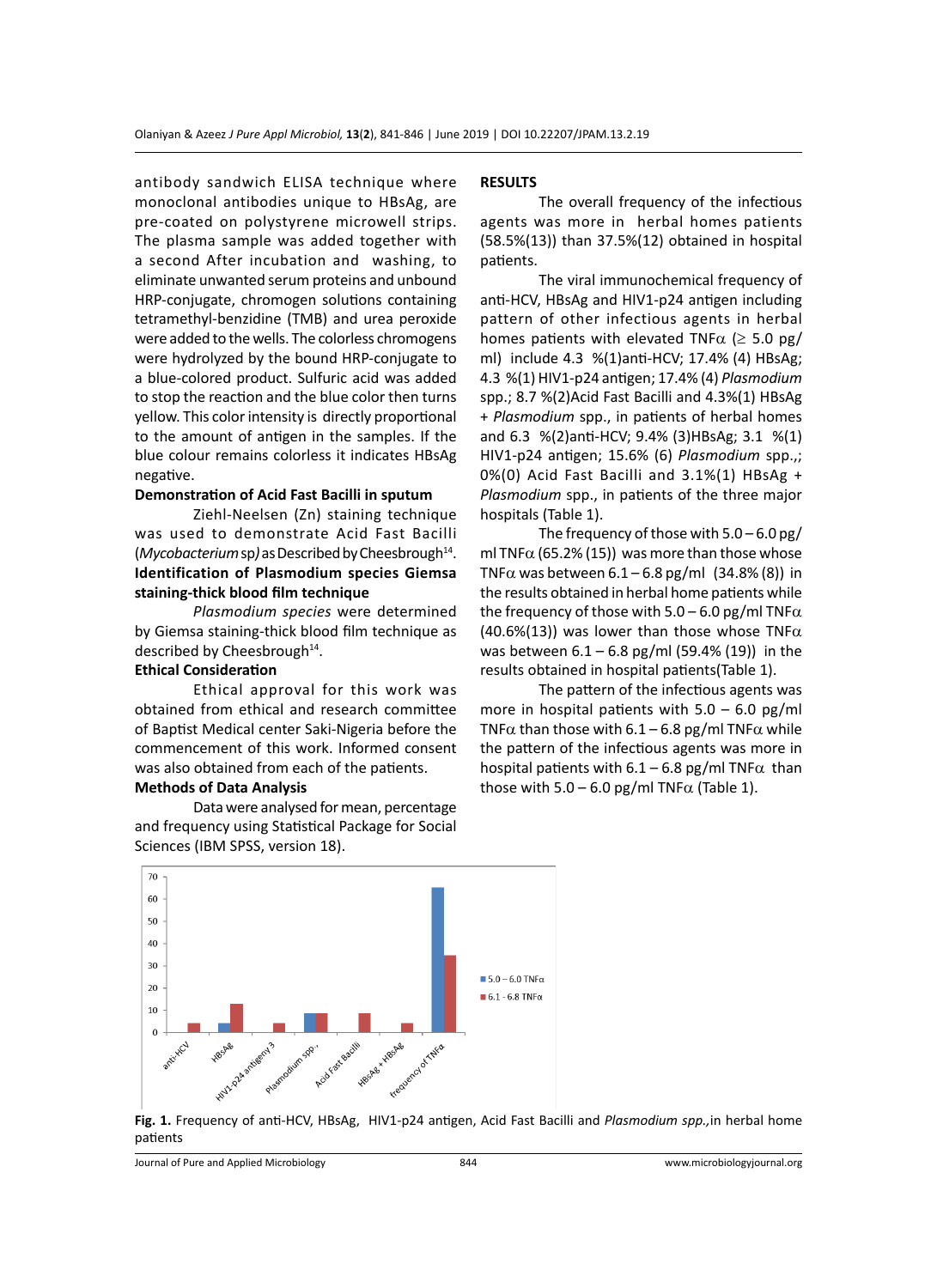

**Fig. 2.** Frequency of anti-HCV, HBsAg, HIV1-p24 antigen, Acid Fast Bacilli and *Plasmodium spp.,*in hospital patients

#### **DISCUSSION**

The overall frequency of the infectious agents was more in herbal homes patients (58.5%(13)) than 37.5%(12) obtained in hospital patients.

The viral immunochemical frequency of anti-HCV, HBsAg and HIV1-p24 antigen including pattern of other infectious agents in herbal homes patients with elevated TNF $\alpha$  ( $\geq$  5.0 pg/ ml) include 4.3 %(1)anti-HCV; 17.4% (4) HBsAg; 4.3 %(1) HIV1-p24 antigen; 17.4% (4) *Plasmodium spp.;* 8.7 %(2) Acid Fast Bacilli and 4.3 %(1) HBsAg + *Plasmodium spp.,* in patients of herbal homes and 6.3 %(2) anti-HCV; 9.4% (3) HBsAg; 3.1%(1) HIV1-p24 antigen; 15.6% (6) *Plasmodium spp.;* 0%(0) Acid Fast Bacilli and 3.1%(1)HBsAg + *Plasmodium spp.,* in patients of the three major hospitals.

The presence of infectious agents in patients with elevated TNF $\alpha$  ( $\geq$ 5.0 pg/ml) could be attribute to the fact that TNF $\alpha$  is a proinflammatory cytokine. The release is triggered by the presence of infectious agents to initiate process of inflammatory response and inhibit viral replication. It is also involved in acute phase reaction which can be caused by pathogenic agents.

The frequency of those with 5.0 – 6.0 pg/ ml TNF $\alpha$  (65.2% (15)) was more than those whose TNFα was between 6.1 – 6.8 pg/ml (34.8% (8)) in the results obtained in herbal home patients while the frequency of those with  $5.0 - 6.0$  pg/ml TNF $\alpha$ (40.6%(13)) was lower than those whose TNF $\alpha$ was between  $6.1 - 6.8$  pg/ml (59.4% (19)) in the results obtained in hospital patients.



**Fig. 3.** Comparative analysis of anti-HCV, HBsAg, HIV1-p24 antigen, Acid Fast Bacilli and *Plasmodium* spp., in herbal home and hospital patients

In addition the pattern of the infectious agents was more in hospital patients with 5.0 – 6,0 pg/ml TNF $\alpha$  than those with 6.1 – 6,8 pg/ml TNF $\alpha$  while the pattern of the infectious agents was more in hospital patients with  $6.1 - 6.8$  pg/ ml TNF $\alpha$  than those with 5.0 – 6,0 pg/ml TNF $\alpha$ .

The explanation to these include the fact that the patients of herbal homes are regular set of individuals who have been accessing herbal treatment for sometimes while those recruited in the hospitals have never received any herbal treatment. This might be responsible for the differences in the frequency as un-hygienic and unethical practices by some herbalists could bring about cross infection and contaminations during product preparation and adminis-tration<sup>8,9</sup>.

This could be due to the following reasons that drugs administered in hospitals apart from infectious agents can trigger inflammatory response leading to increase in plasma TNF $\alpha$ while most herbal preparations contain antiinflammatory and antioxidative agents $1,2$  which may also account for the above results.

The findings of this work is consistent with the report of Yusa<sup>15</sup> that IL-4, IL-8, IL-10, IL-12 and TNF- $\alpha$  in addition to WBC counts and CRP levels could be a possible biomarkers of infections.

#### **CONCLUSION**

The frequency of viral immunochemical biomarkers, Acid Fast Bacilli and *Plasmodium spp.,* was more in herbal home patients than the patients recruited from the hospital which varies with the TNF $\alpha$  range.